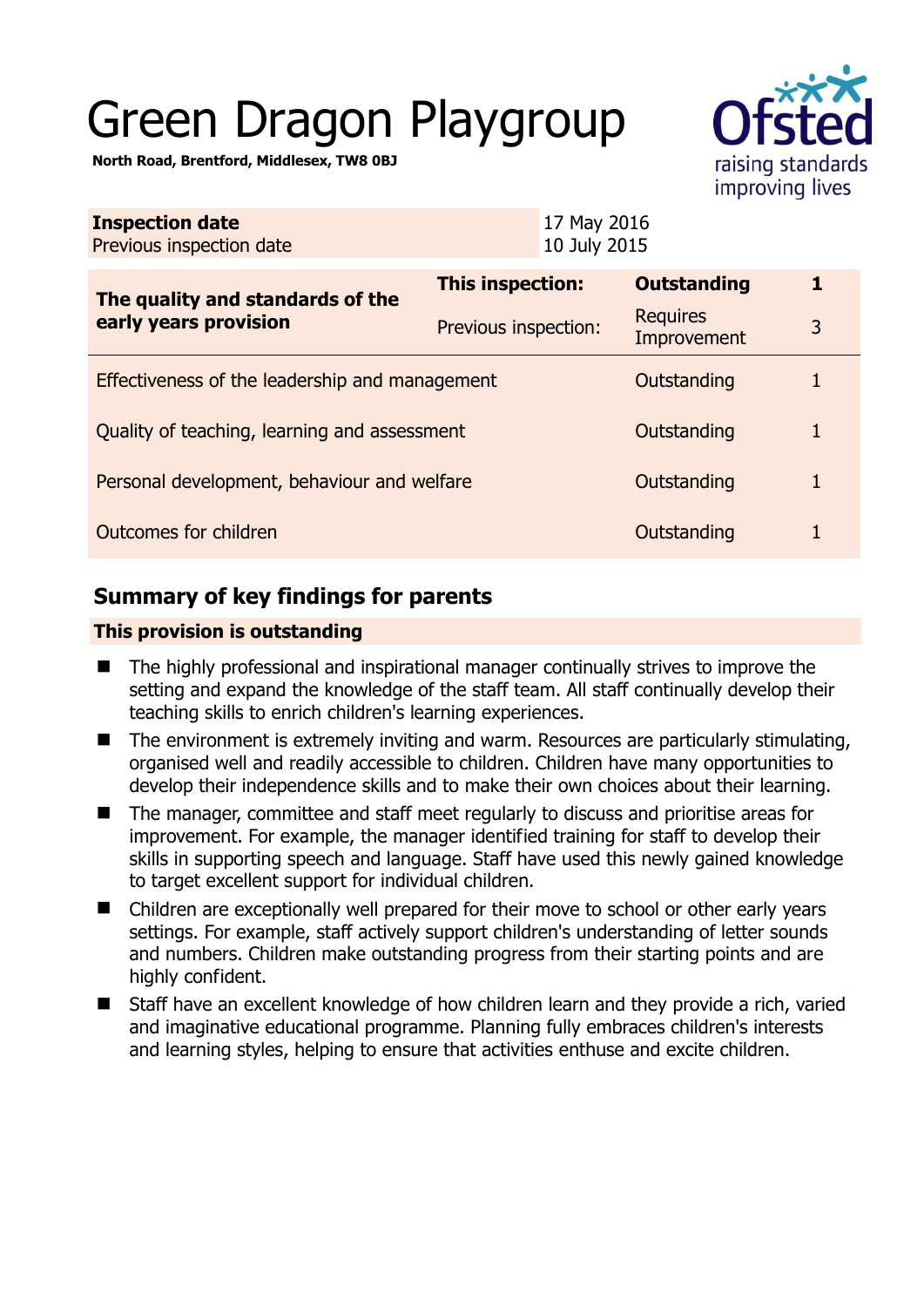## **What the setting needs to do to improve further**

#### **To further improve the quality of the early years provision the provider should:**

■ continue to look at ways of developing the already excellent planning systems to further support staff to target teaching as precisely as possible.

#### **Inspection activities**

- The inspector spoke to the manager and other staff at appropriate times throughout the inspection.
- The inspector engaged with the children at appropriate times during the inspection.
- The inspector observed children's indoor and outdoor play, as well as their snack and hygiene routines.
- The inspector engaged in a joint observation with the manager.
- The inspector sampled various documents, including risk assessments, the selfevaluation form, and a range of policies and procedures.

#### **Inspector**

Becky Phillips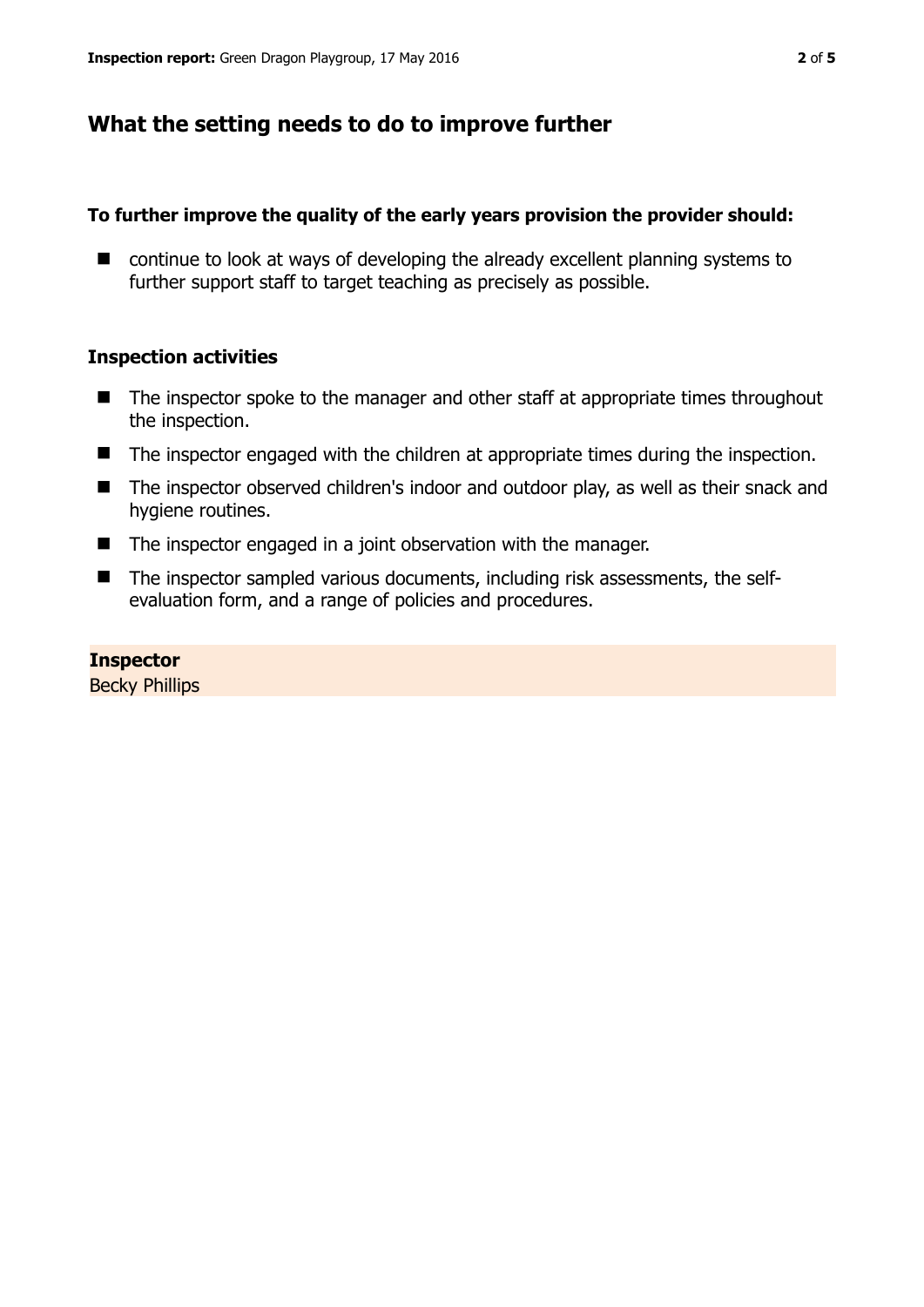# **Inspection findings**

## **Effectiveness of the leadership and management is outstanding**

Safeguarding is effective. All staff have an excellent understanding of how to keep children safe. The manager supports staff's professional development extremely well. There is an ongoing commitment to staff attending relevant training to improve outcomes for children. Partnerships with parents are highly effective. Parents are fully involved in their children's learning and are kept well informed on ways to support learning at home. The staff constantly find innovative ways in which to involve and support parents further, such as outings, special events and information sessions.

## **Quality of teaching, learning and assessment is outstanding**

The staff interact extremely well with the children and plan highly engaging activities based on their current interests. For example, to reflect children's interest in an international sporting event, staff created a role play changing room with sports outfits and equipment. Children enthusiastically used these to play games outdoors. Extremely accurate observation and assessment procedures help staff to plan very effectively for children's next steps in learning. However, the manager would like to continue to refine planning even more to further support staff. Children's thinking skills are developed exceptionally well. For example, staff expertly involve themselves in children's play, pose challenges and ask questions to help them learn.

## **Personal development, behaviour and welfare are outstanding**

Children's behaviour is exemplary. For example, they take turns with others during play and regularly say 'please' and 'thank you'. Staff are excellent role models. They are extremely effective in supporting children's growing understanding of how to keep themselves safe and healthy. For example, children learn about road safety as they engage in role play activities and make their own traffic signs. Staff constantly praise the children, building their self-confidence and self-esteem. For example, children learn to walk on stilts in the garden, and the staff offer lots of encouragement and support so children keep trying until they have mastered the skill.

## **Outcomes for children are outstanding**

All children are highly motivated and engaged in activities. They thrive in this stimulating and exceptionally welcoming environment. Children develop excellent communication and language skills, including those who speak English as an additional language. For example, they become fully engaged as they sing songs with props, read stories together and begin learning about letters and sounds through enjoyable and exciting games.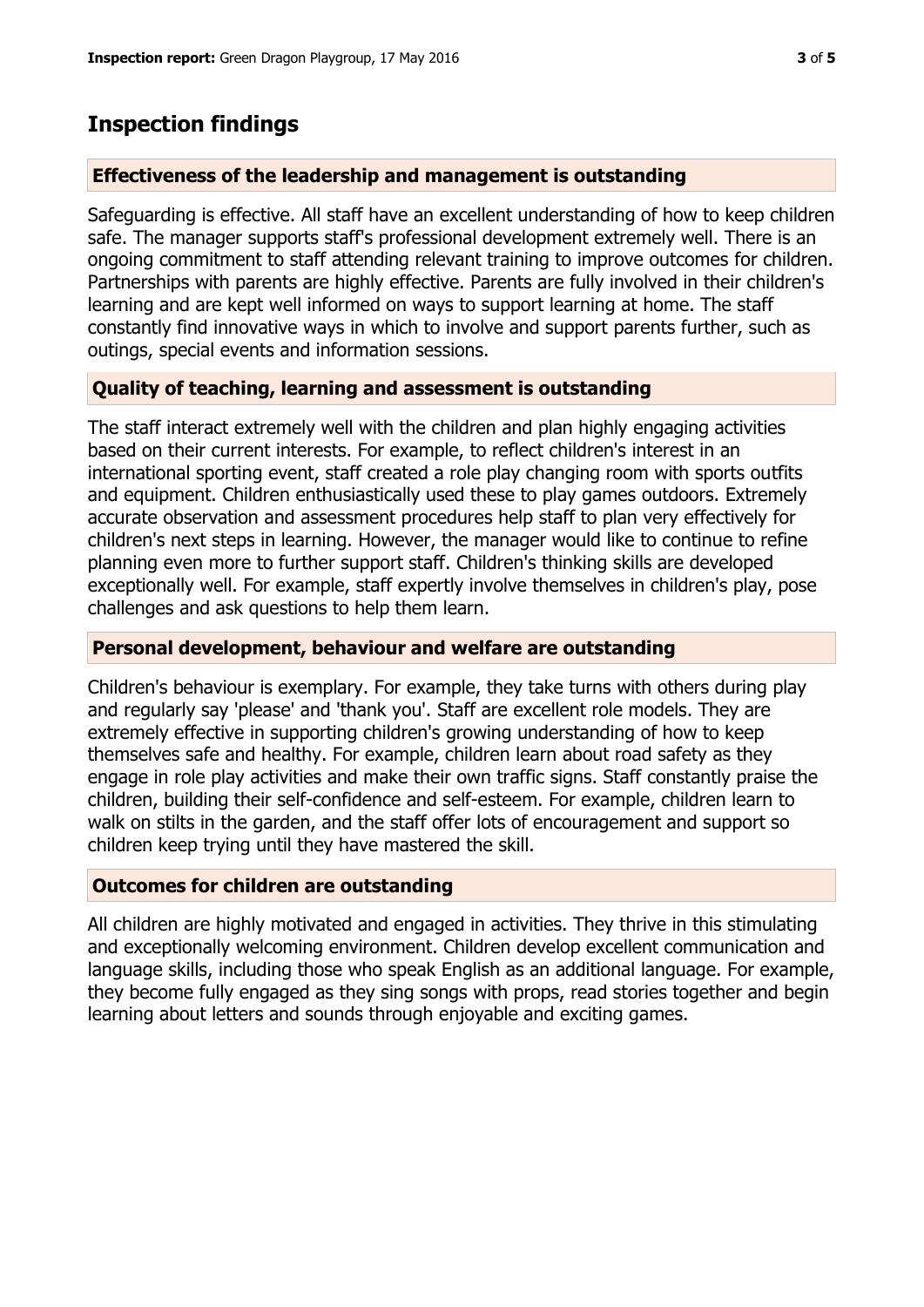## **Setting details**

| Unique reference number                             | 116279                                                                               |
|-----------------------------------------------------|--------------------------------------------------------------------------------------|
| <b>Local authority</b>                              | <b>Hounslow</b>                                                                      |
| <b>Inspection number</b>                            | 1022211                                                                              |
| <b>Type of provision</b>                            | Sessional provision                                                                  |
| Day care type                                       | Childcare - Non-Domestic                                                             |
| <b>Registers</b>                                    | Early Years Register, Compulsory Childcare<br>Register, Voluntary Childcare Register |
| Age range of children                               | $2 - 5$                                                                              |
| <b>Total number of places</b>                       | 26                                                                                   |
| Number of children on roll                          | 60                                                                                   |
| Name of registered person                           | Green Dragon Playgroup Committee                                                     |
| <b>Registered person unique</b><br>reference number | RP901517                                                                             |
| Date of previous inspection                         | 10 July 2015                                                                         |
| <b>Telephone number</b>                             | 07939 498 154                                                                        |

Green Dragon Playgroup registered in 1993. It operates from the grounds of Green Dragon Primary School in Brentford, in the London Borough of Hounslow. The playgroup is open each weekday during term time only from 9.05am to 12.05am, and from 12.30pm to 3pm on Monday, Tuesday and Wednesday. The playgroup is in receipt of funding for the provision of free early education for children aged two, three and four years. There are 11 staff and all hold appropriate early years qualifications from level 2 to level 6.

This inspection was carried out by Ofsted under sections 49 and 50 of the Childcare Act 2006 on the quality and standards of provision that is registered on the Early Years Register. The registered person must ensure that this provision complies with the statutory framework for children's learning, development and care, known as the early years foundation stage.

Any complaints about the inspection or the report should be made following the procedures set out in the guidance 'Complaints procedure: raising concerns and making complaints about Ofsted', which is available from Ofsted's website: www.gov.uk/government/organisations/ofsted. If you would like Ofsted to send you a copy of the guidance, please telephone 0300 123 4234, or email enquiries@ofsted.gov.uk.